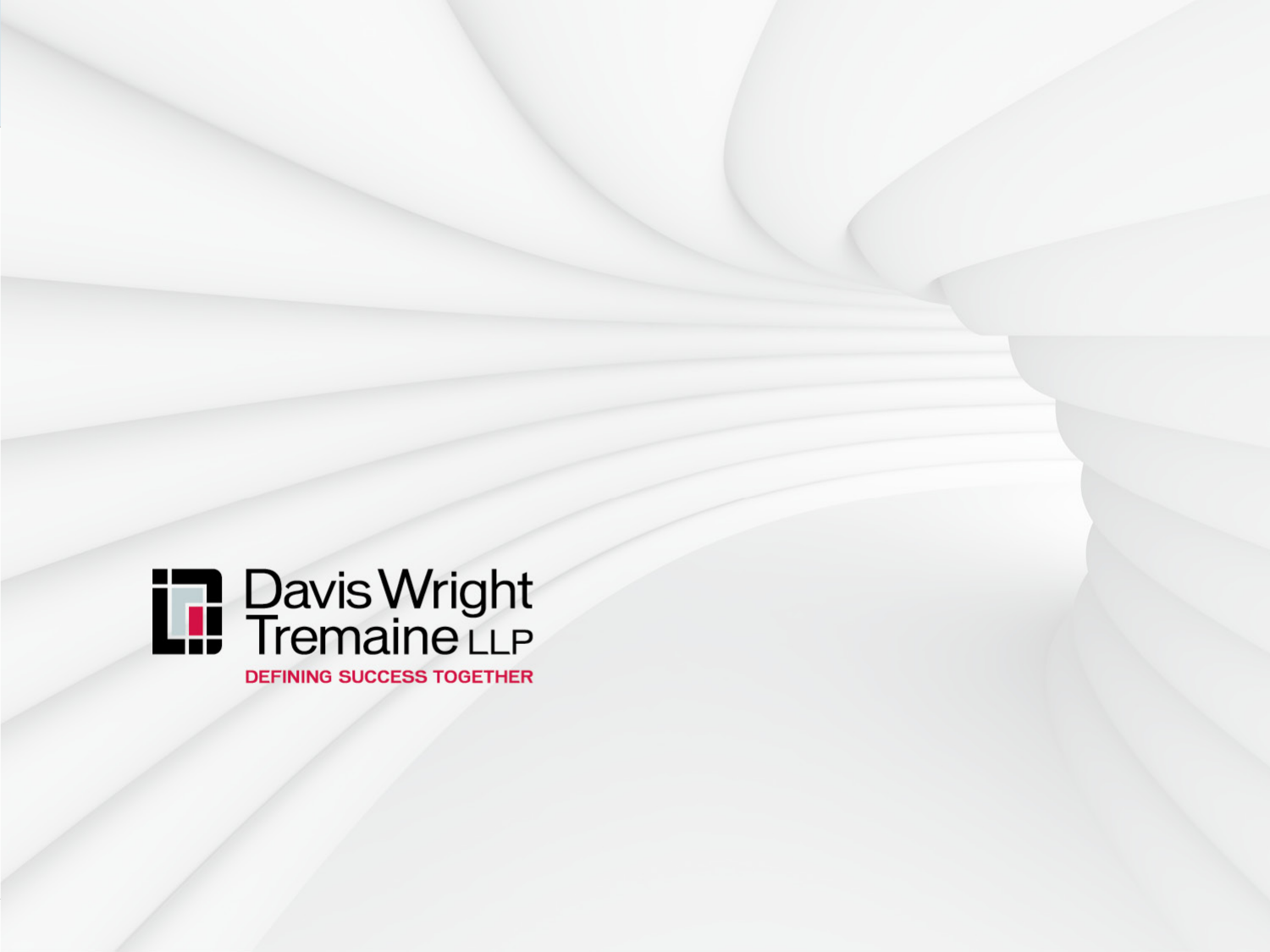



## Monthly Business CLE

*Private Company Litigation Risks and Risk Management*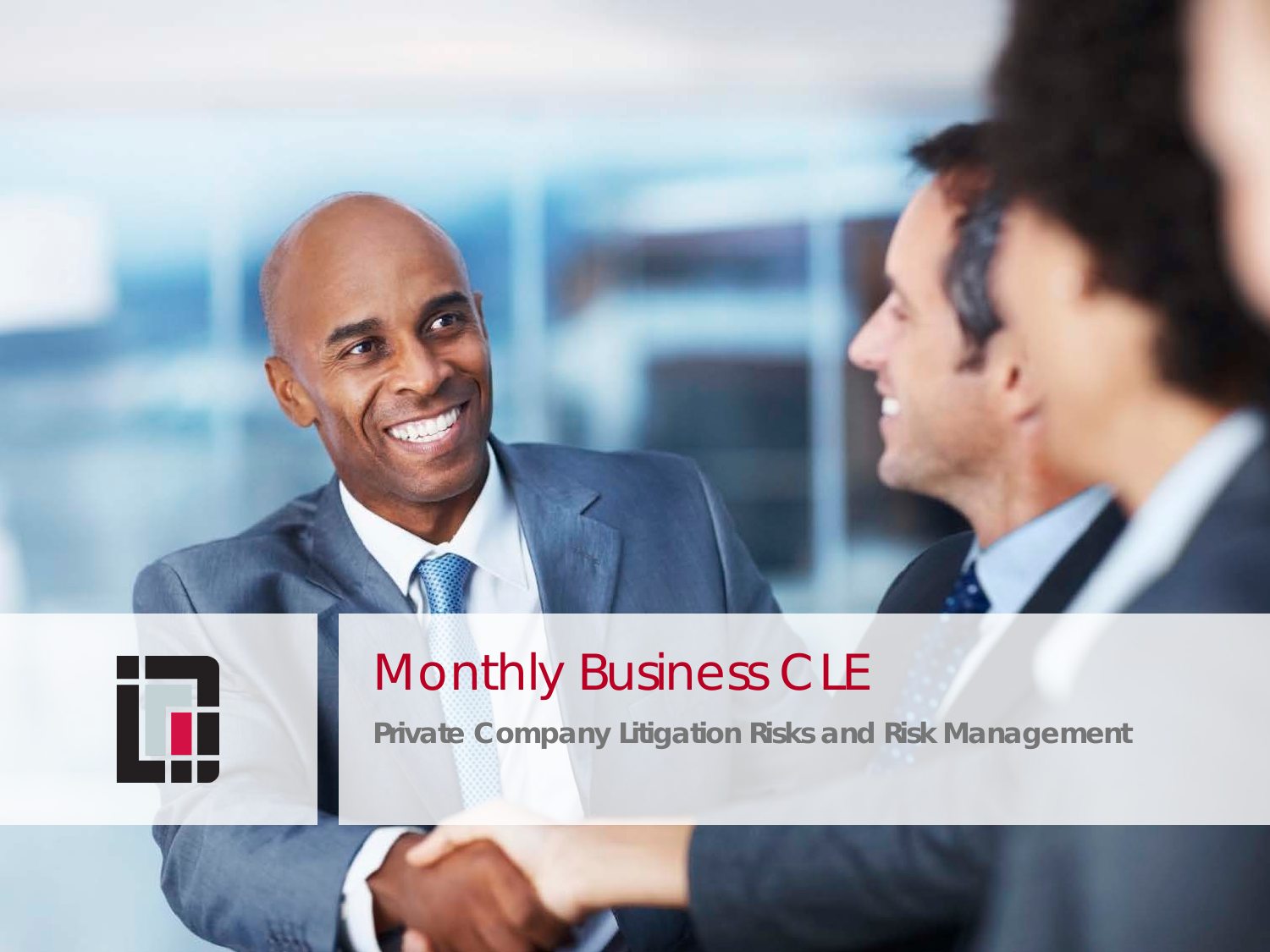

- **Risk Management**
- **Directors & Officers Coverage**
- **Broker Selection**
- Ouestions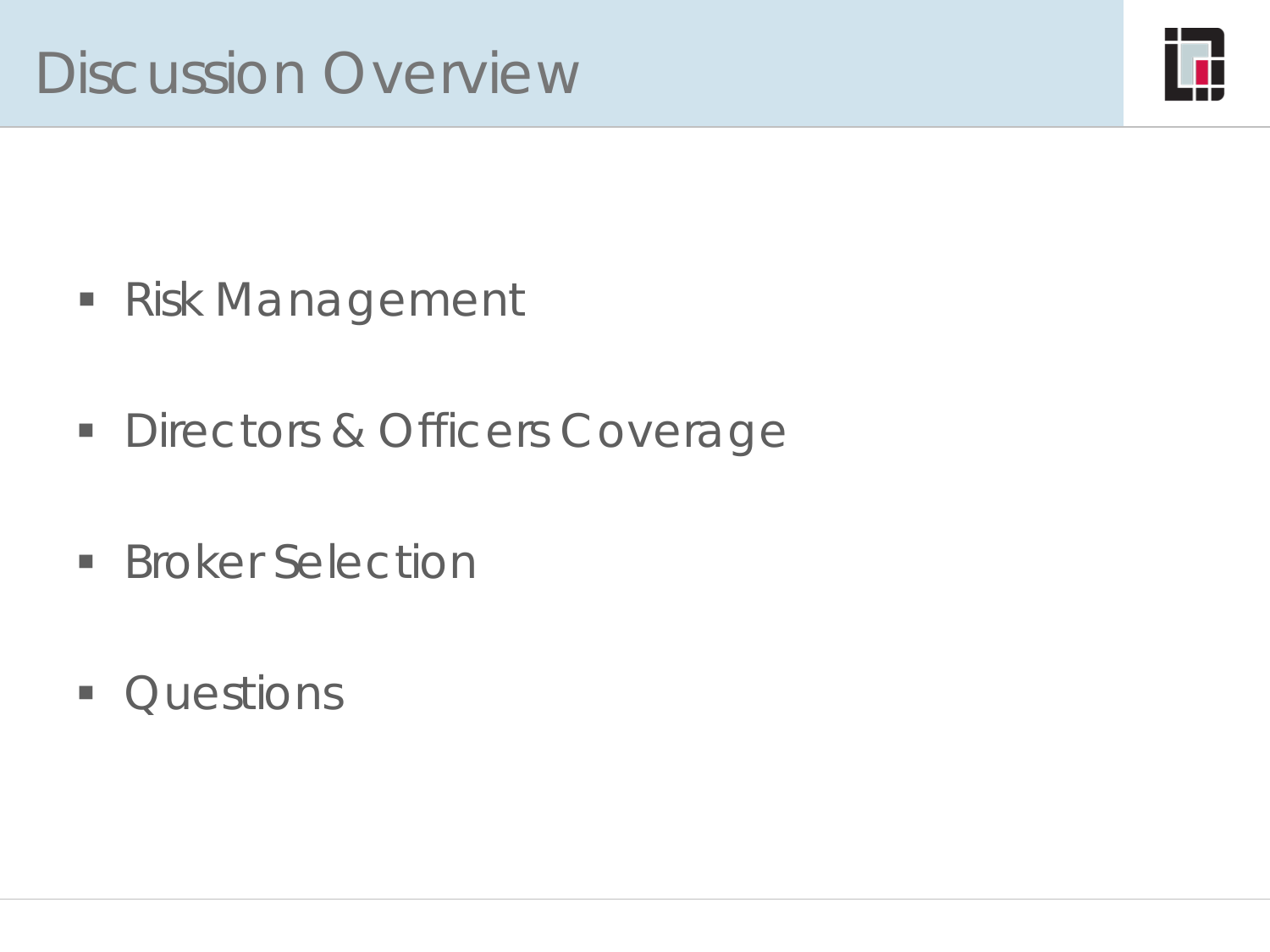## Risk Management Program



- **Corporate Formation**
- **Business Practices**
- **Insurance Program** 
	- Budgeting tool to provide economic certainty
	- Traditional property and casualty (auto, property, and general liability)
	- Specialized lines (directors & officers, EPLI, employee benefits, fiduciary, and pollution)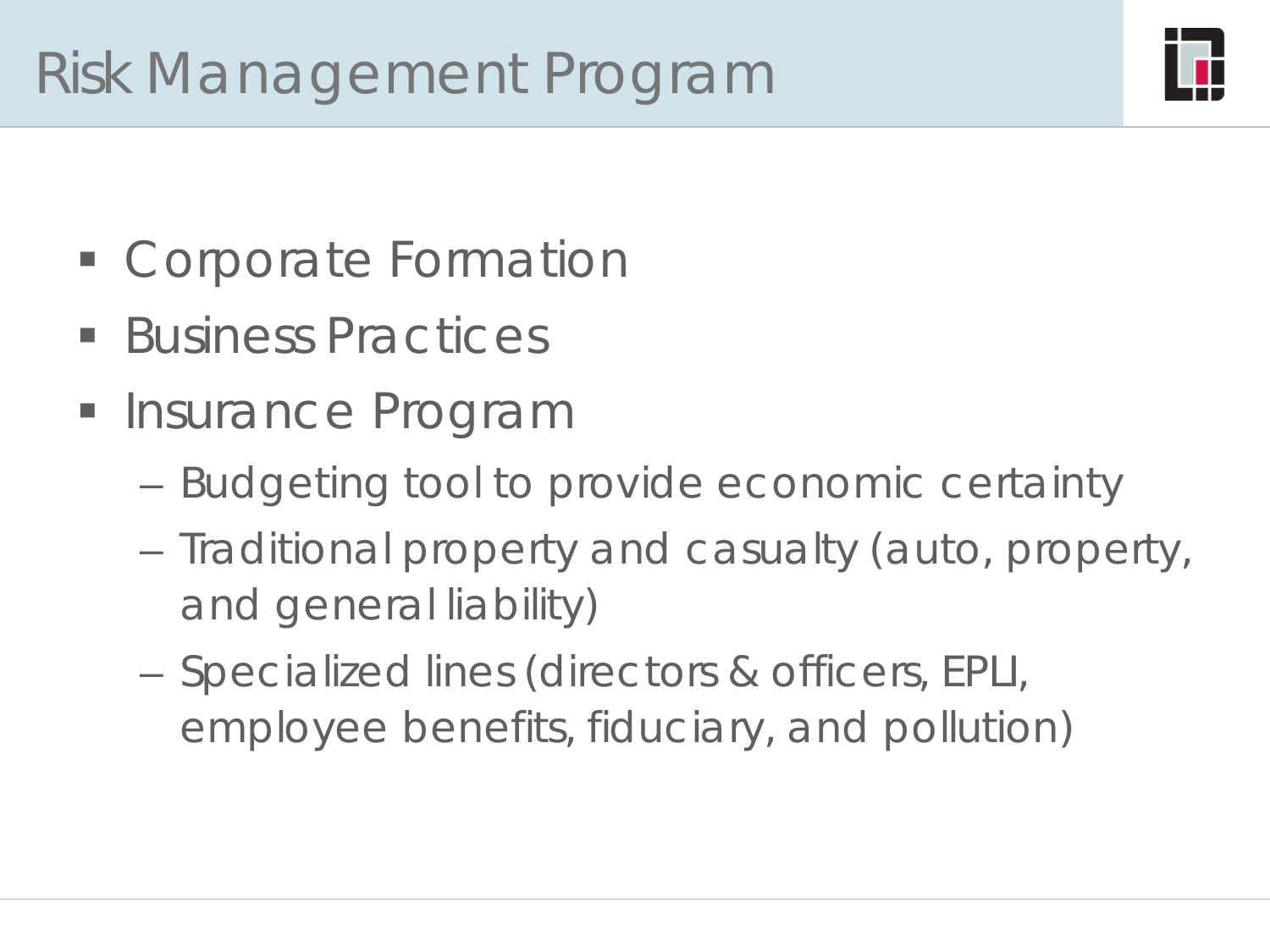

- Coverage A Non-Indemnifiable Claims
	- Insures past, present, and future directors and officers when indemnification is not available
- Coverage B Corporate Reimbursement
	- Reimburses the company for its indemnity obligation to its directors and officers
- Coverage C Entity Coverage
	- Insures the corporate entity itself when named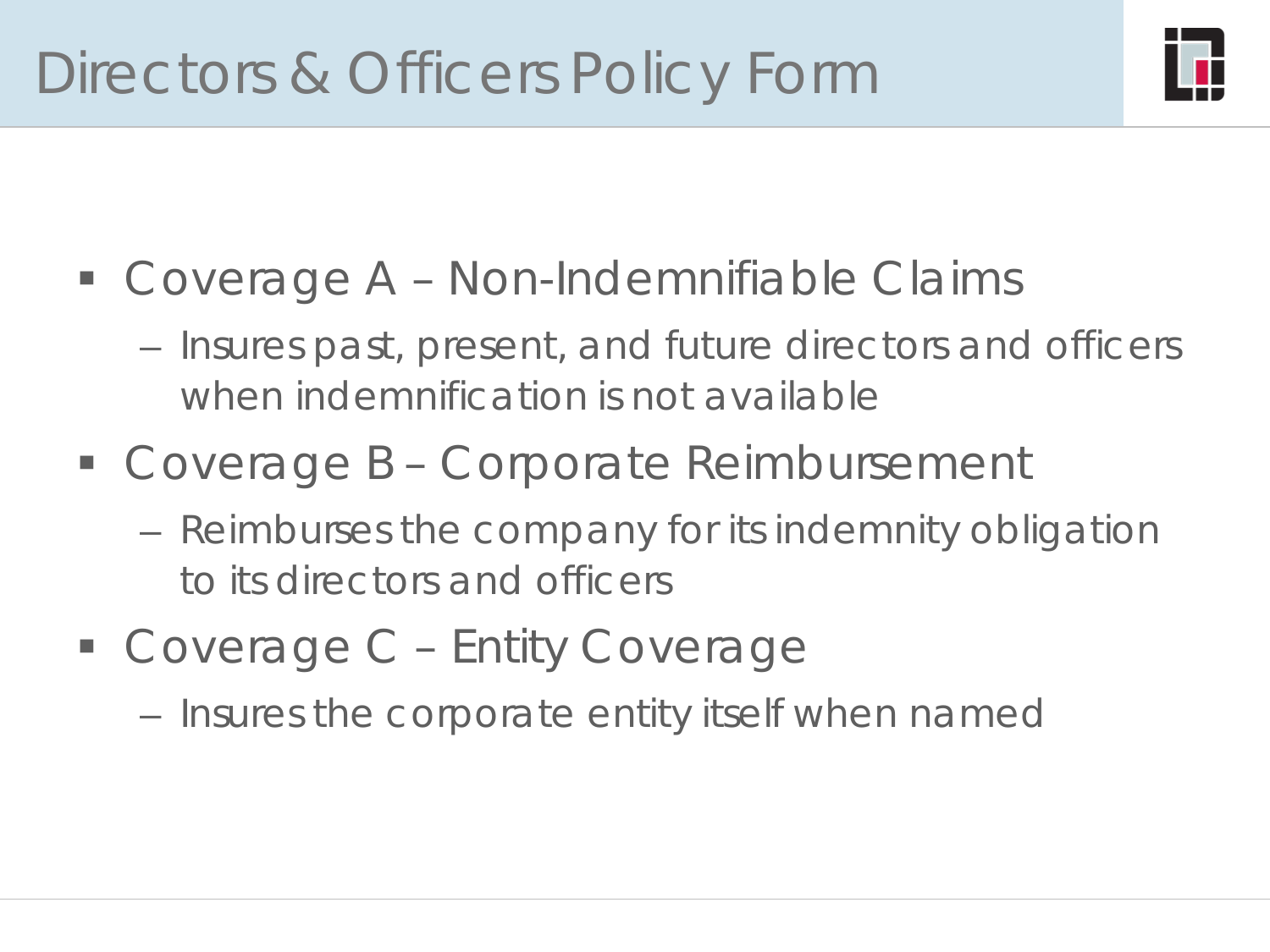

- **Recent Survey of Privately Owned Companies:** 
	- 26% have had a D&O-type lawsuit within 5 years
	- Average D&O-type lawsuit cost: \$308,475
		- Average claim for those that purchased D&O: \$129,625
		- Average claim for those that self-insured: \$408,469
	- Top reasons given for not purchasing D&O insurance:
		- Saw no need
		- Believed risk of loss was small
		- Believed claims covered elsewhere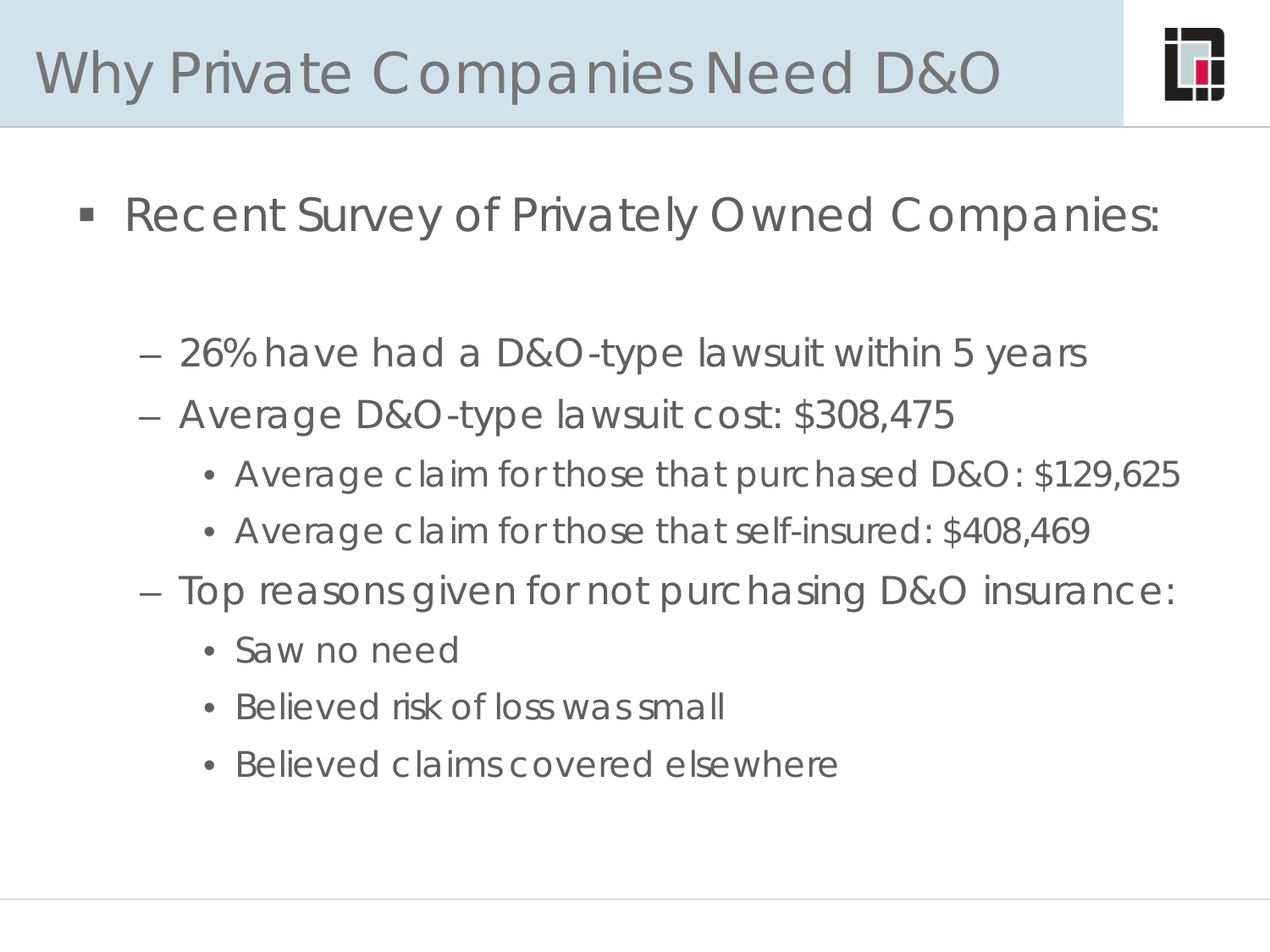

- Interference with Competitor's Contract:
	- A company recruited a top sales executive who had an employment contract with a competitor company. The competitor sued the company for damages suffered as a result of losing its top sales producer on the grounds that the company interfered with the competitor's contractual relationship with its employee. **Defense expenses were in excess of \$250,000 and the competitor was awarded damages of \$600,000.**
	- Supplier Detrimental Reliance:

A retailer advised one of its suppliers that it ought to increase inventory because business was expected to increase significantly. Business did increase for the retailer but it decided to use a different supplier for the increased inventory. The original supplied sued the retailer alleging that he relied on the retailer's promise of more business and suffered damages as a result of having relied on that promise. **The matter was eventually settled for \$500,000.**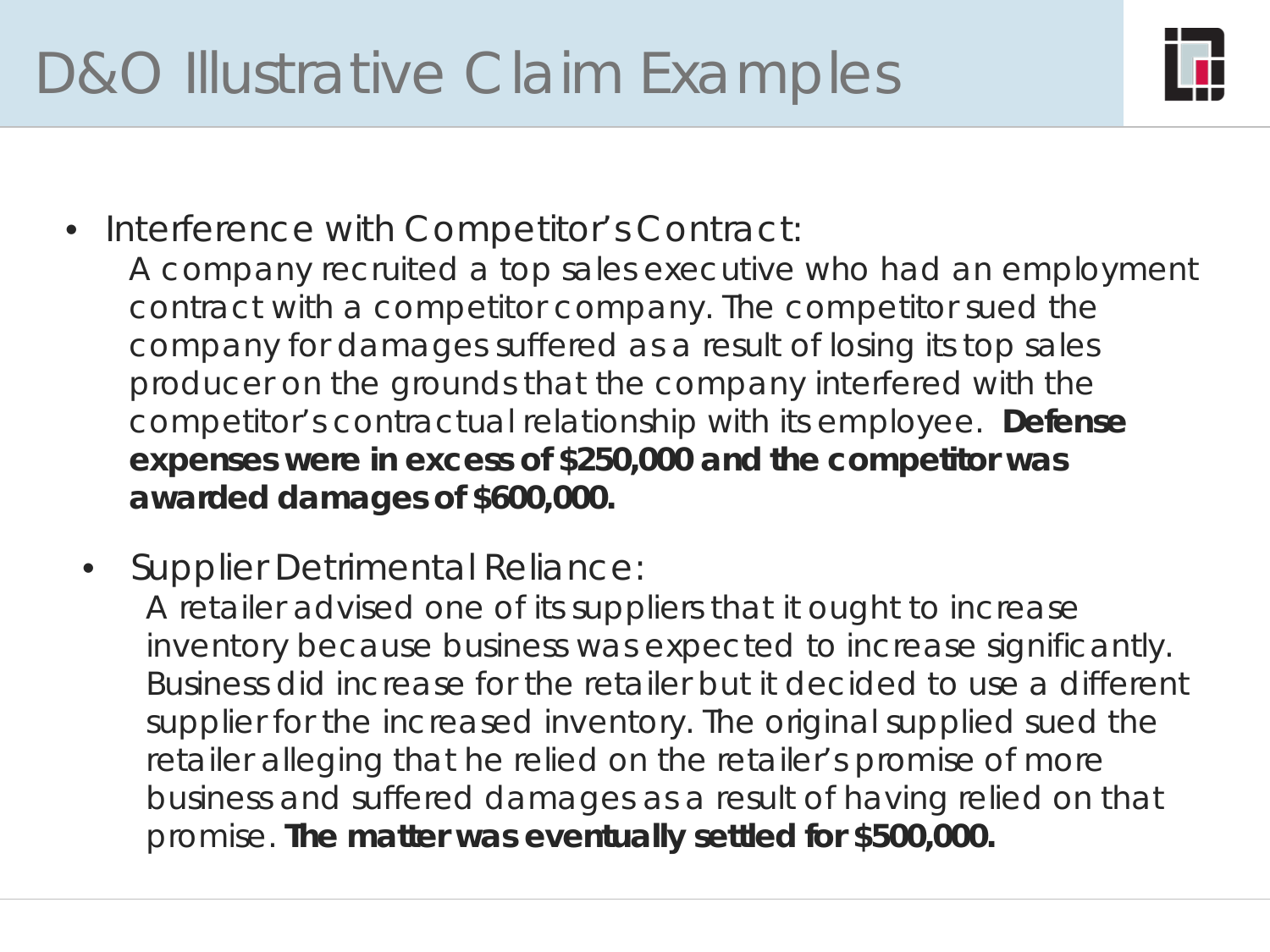## D&O Illustrative Claim Examples



- Derivative Breach of Fiduciary Duty:
	- Investors filed a \$5 million derivative lawsuit against a private company alleging breach of fiduciary duty. The investors claimed that some of the company's officers had personal connections to the third-party contractor hired to re-tool the company's assembly line and hired that contractor to further their personal interests, not the interests of the company. Other officers and directors were alleged to have either knowingly colluded with one another, or at least breached their duty of care in undertaking the project without properly investigating the qualifications of the contractor. **The suit settled for \$1.5 million with an additional \$150,000 for attorneys' fees.**
- Interference with Business Relations:

During a press conference the president of a service company stated that the success of his company was due in large part to a competitor's lack of customer service and inferior product. The competitor filed suit alleging that the president had negligently interfered with business relations. **The jury agreed and awarded the competitor \$2 million in damages. The attorneys' fees for this case amounted to \$150,000.**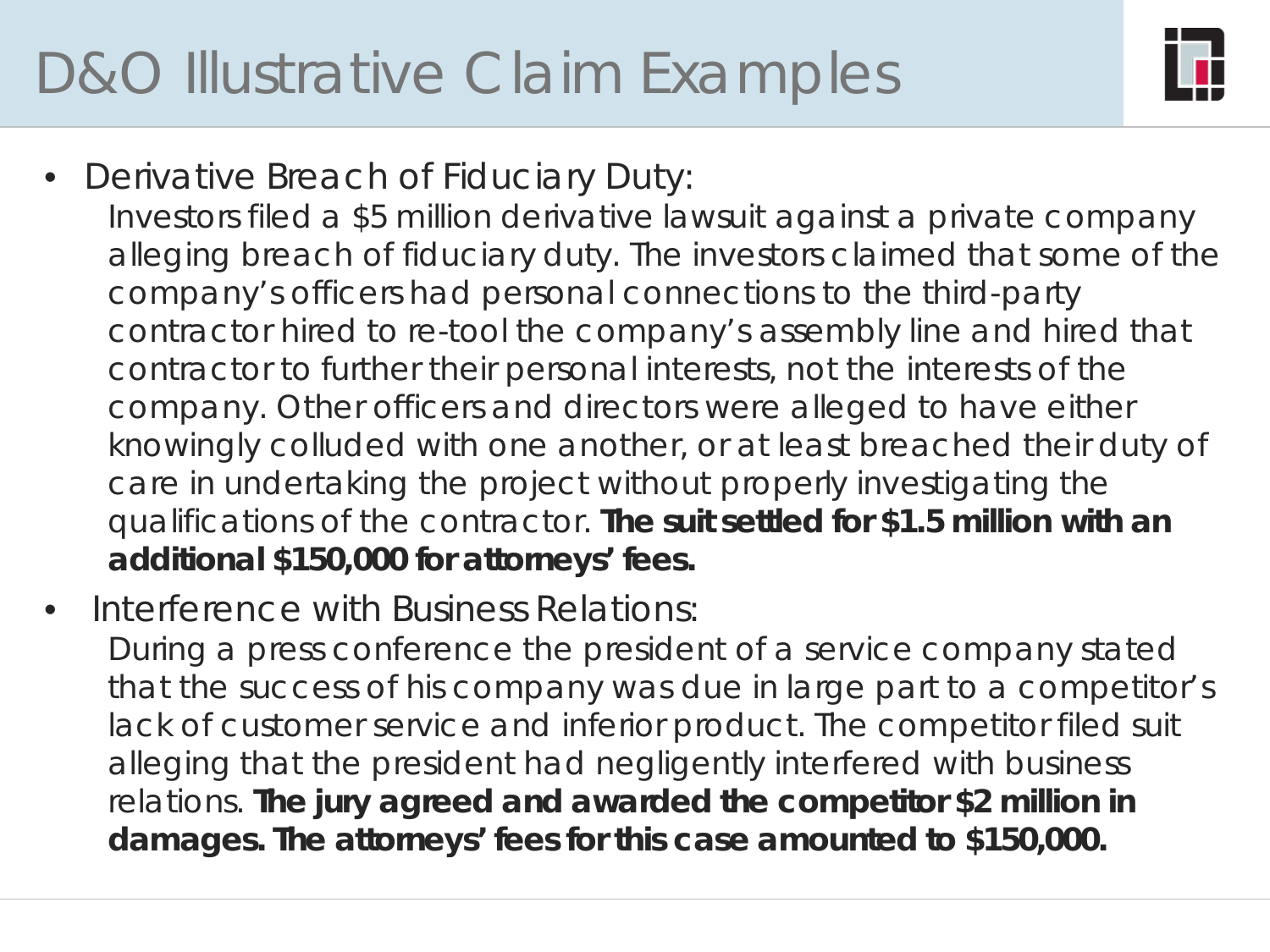## Private Company D&O Claims



#### **D&O Claims by Type (Past 10 Years\*)**



**Other Claims from customer, suppliers and other 3rd parties**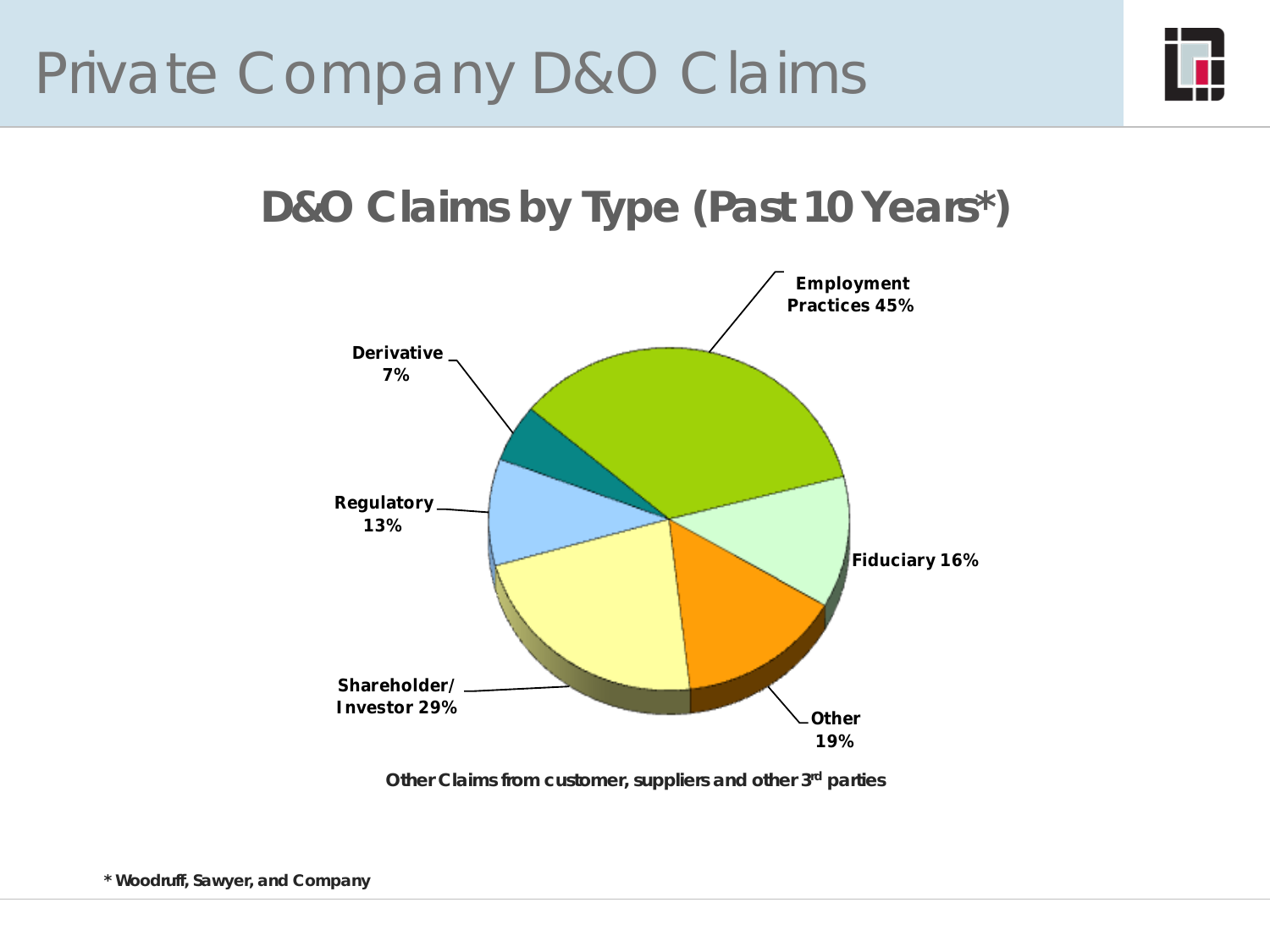# Claims and Cases Examples



- **Raising Capital** 
	- Self-dealing
	- Transaction if directors/officers/other companies
	- Failure to investigate
	- Lack of disclosure
	- Insurance Issues
- **Nerger & Acquisition** 
	- Lack of due diligence
	- Self-dealing/related entities
	- Insurance Issues
- Shareholder Disputes
	- Shareholder disputes
	- Misrepresentation/omissions
	- Insurance Issues
- **•** "Job Hopping" Claims
	- Misappropriation of trade secrets
	- Breach of Contract
	- Insurance Issues
- Regulatory Investigations
	- SEC
	- State Securities Regulators
	- Federal and State Antitrust
	- OSHA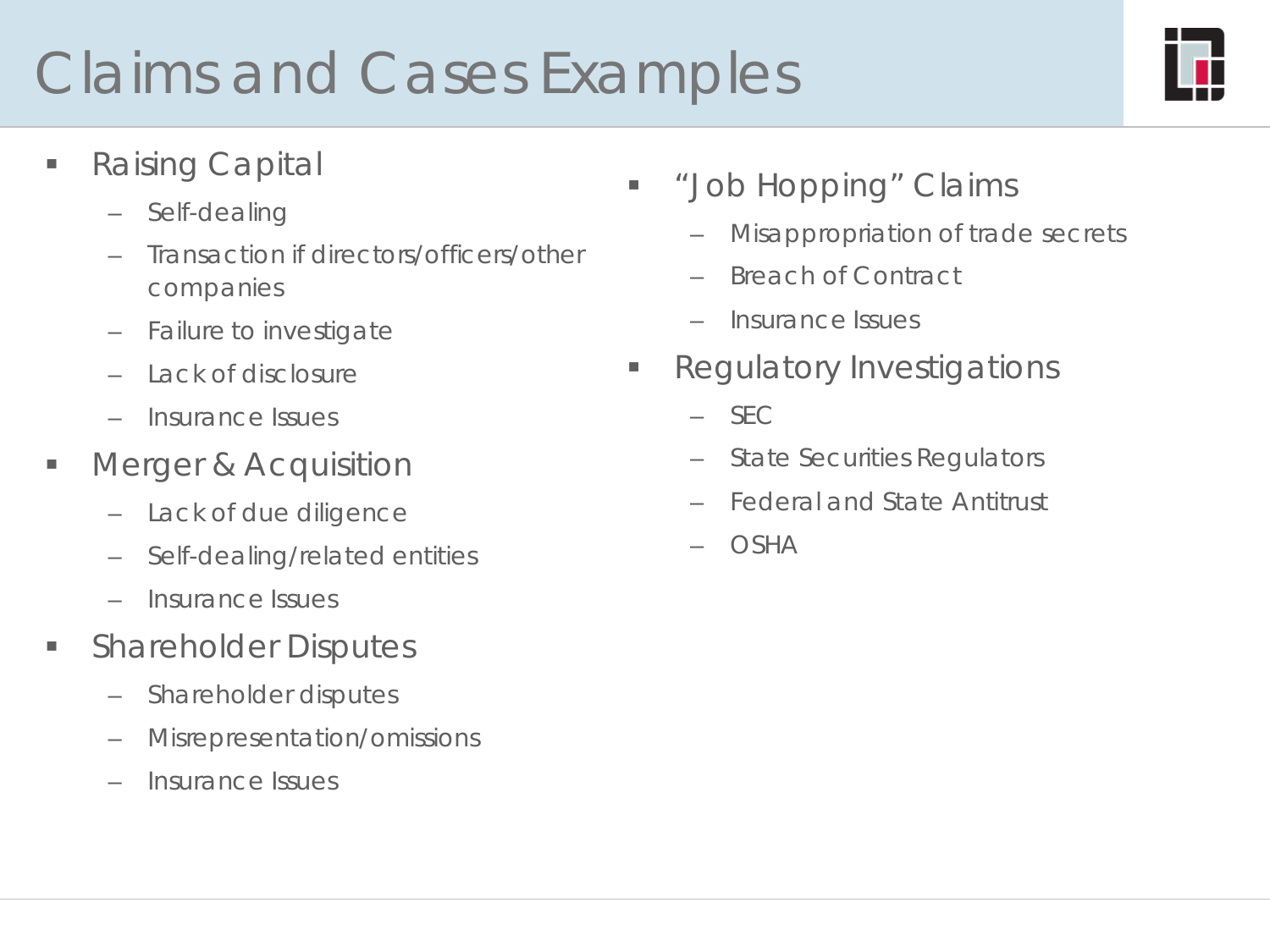## Why Should a Business Lawyer be Concerned? Client Knowledge



- **Equity Structures** 
	- Form of entity have impact
	- Shareholders inside vs. outside
	- Equal ownership or minority positions
	- Partnerships/LLC's issues
	- Lack of disclosure
	- Executive compensation
- Internal Business Practices and Impact on Claims
	- Inside loans to officers/directors
	- Stock ownership for employees (ESOP)
	- Transactions with companies affiliated with directors/officers
	- Competency/Independence of the board
	- CEO who is controlling equity holder
	- Compensation control
	- Dividend/payment Distributions
- External Business Environment
	- Competitive market segment
	- Proprietary or other trade secrets involved
	- Cross solicitation of employees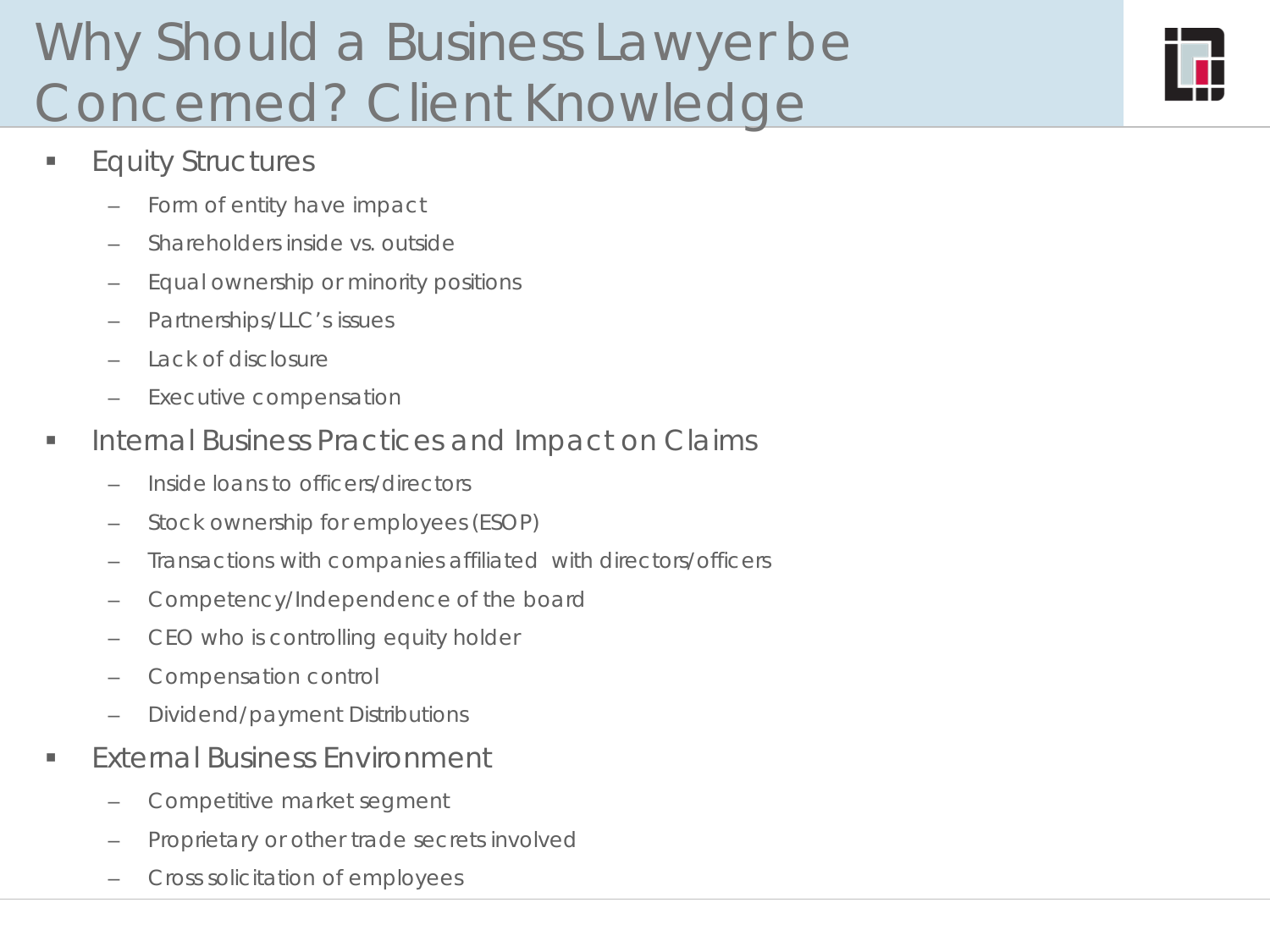

- Panel counsel/attorney selection
- **Duty to defend vs. reimburse/indemnify**
- **Entity coverage**
- **Manuscript endorsements:** 
	- Coverage expansions for known potential changes in operations
	- Limit or eliminate exclusions to coverage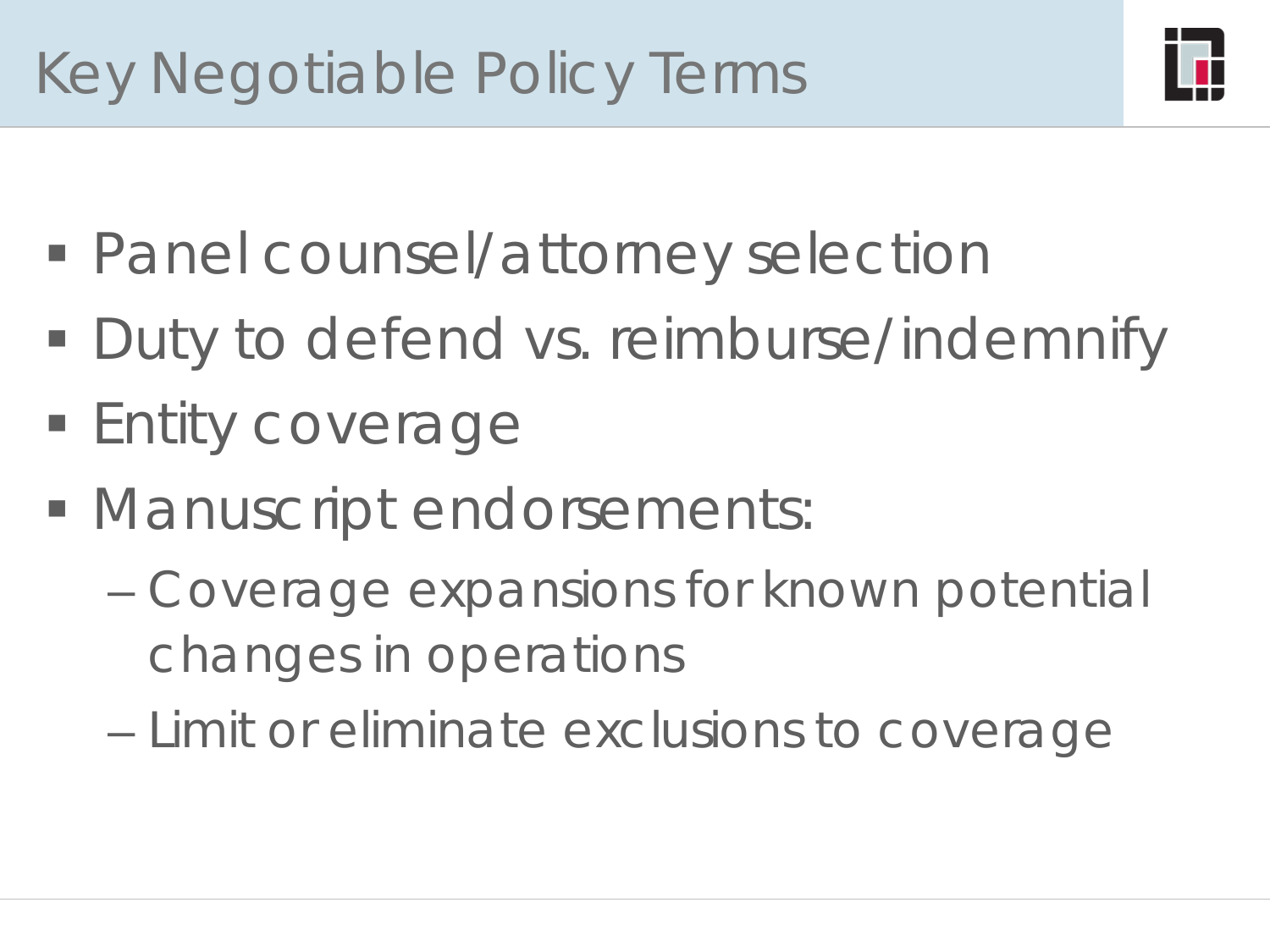

**Policy terms vary significantly** 

■ D&O is not a commodity purchase

**• Vendor sophistication** 

**Vendor resources**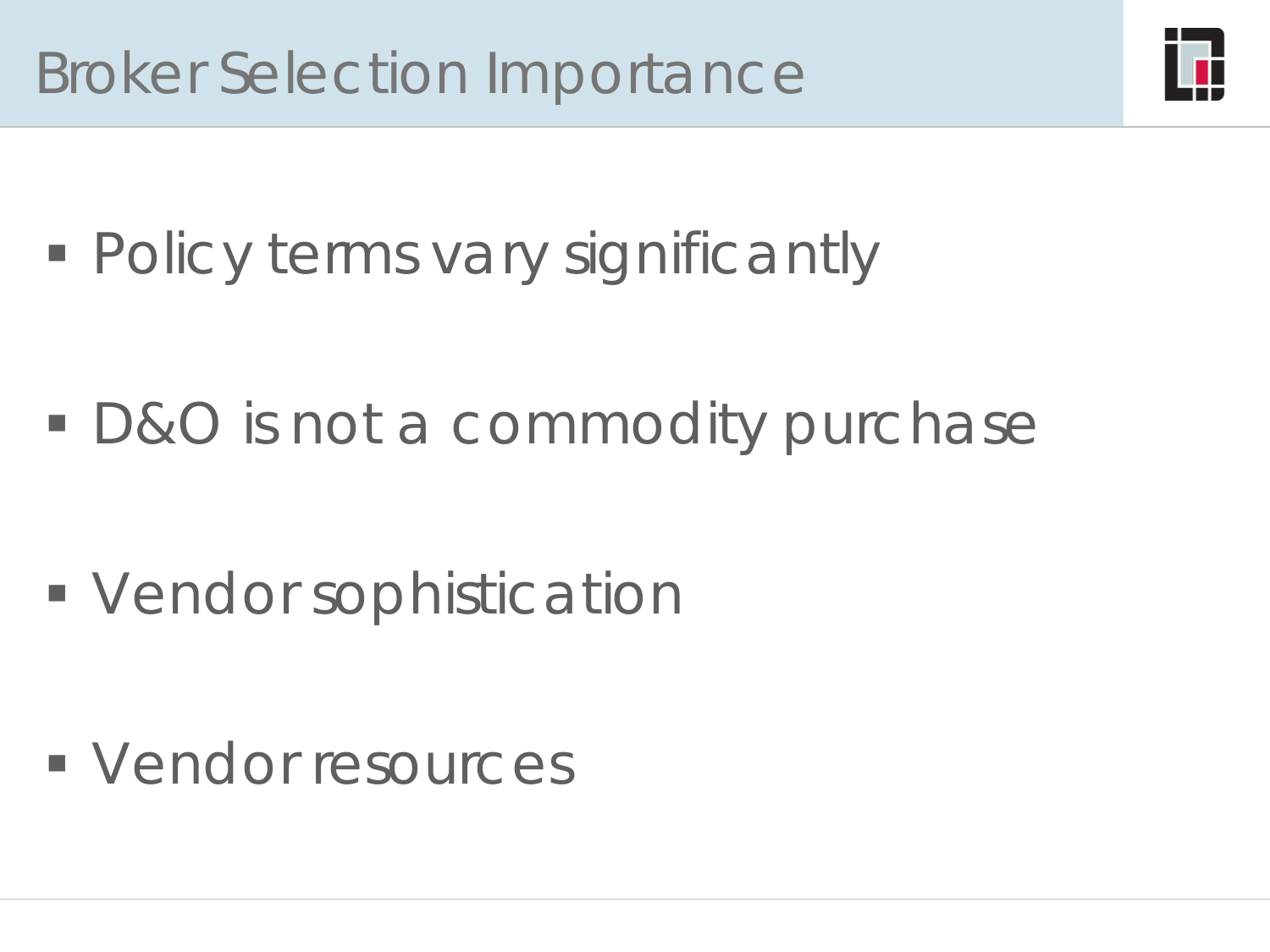

#### **Broker Selection (RFQ)**

- **Single broker selected**
- **Contract for brokerage** services executed
- Fee-based cost model (full or partial)
- **Express service** standards
- Broker-preferred carriers quote

#### **Market Assignment (RFP)**

- **Pre-qualify multiple** brokers
- **Assign carriers by** broker
- **Select preferred broker** and carrier team from proposals
- **All assigned carriers** quote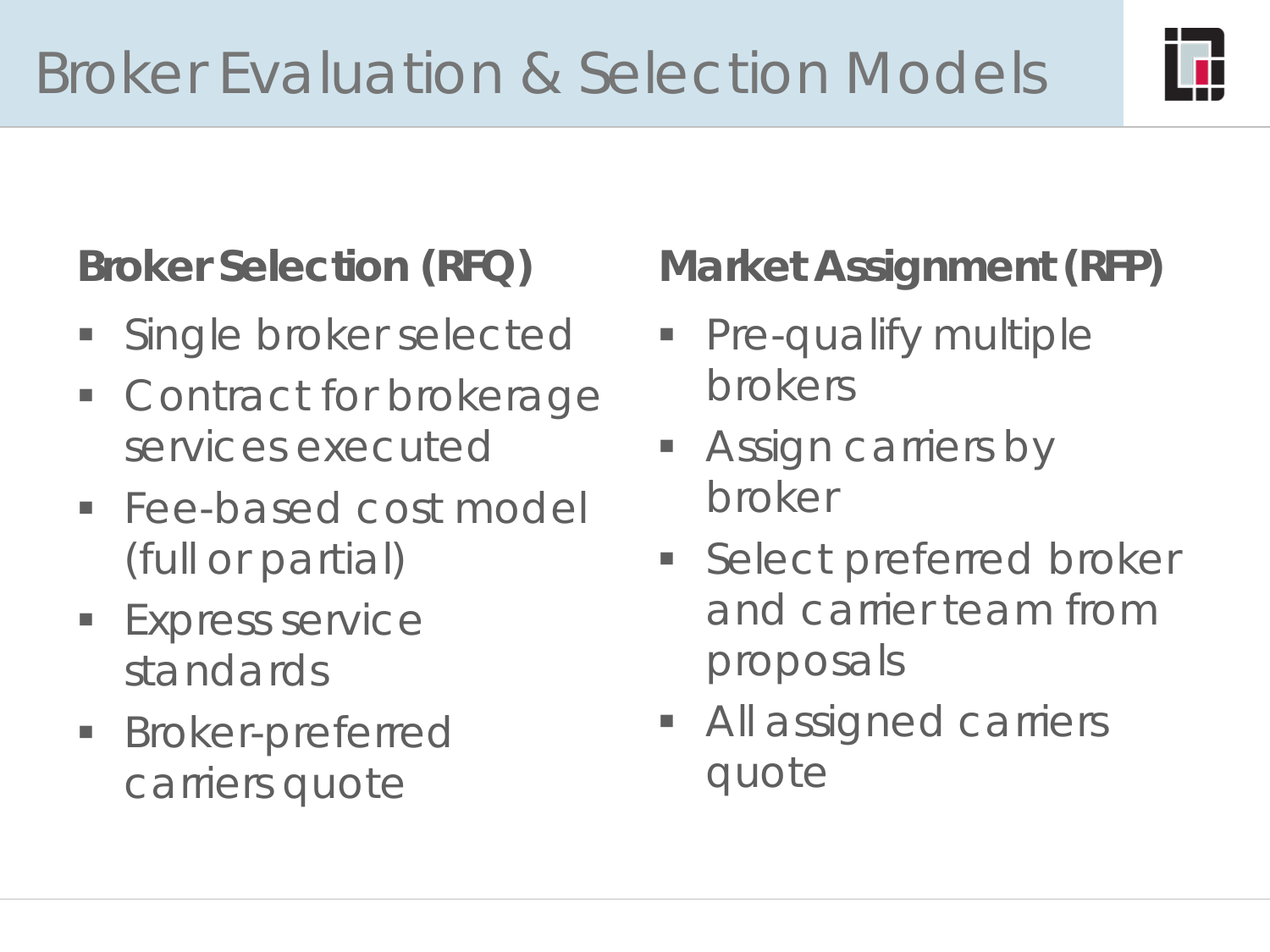

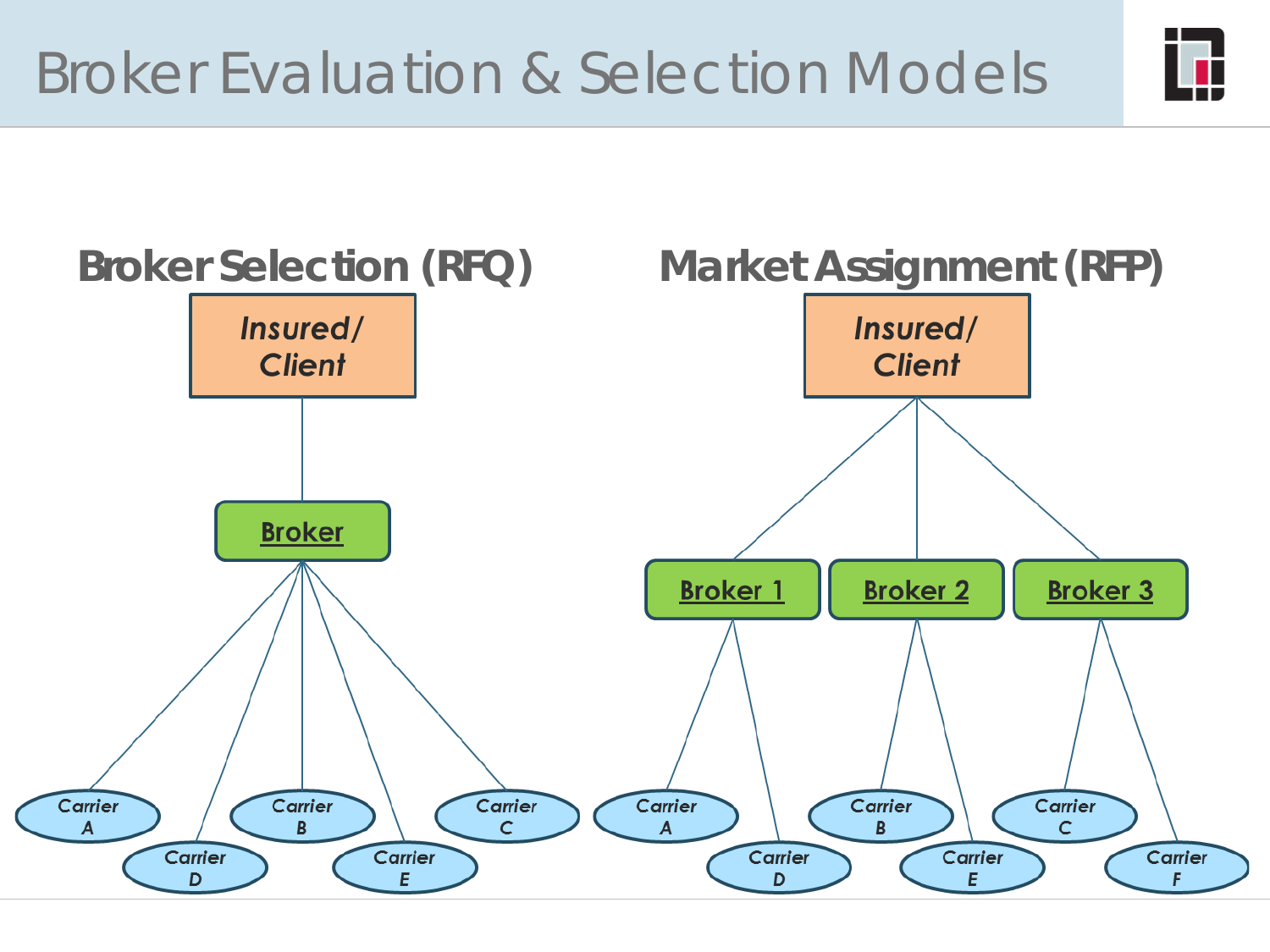



- - Service
	- Relationship
	- Broker revenue limits
- Concerns:
	- Contract terms
	- Carrier steering
	- Other compensation (contingencies, overrides, wholesale subsidiaries)
	- Market access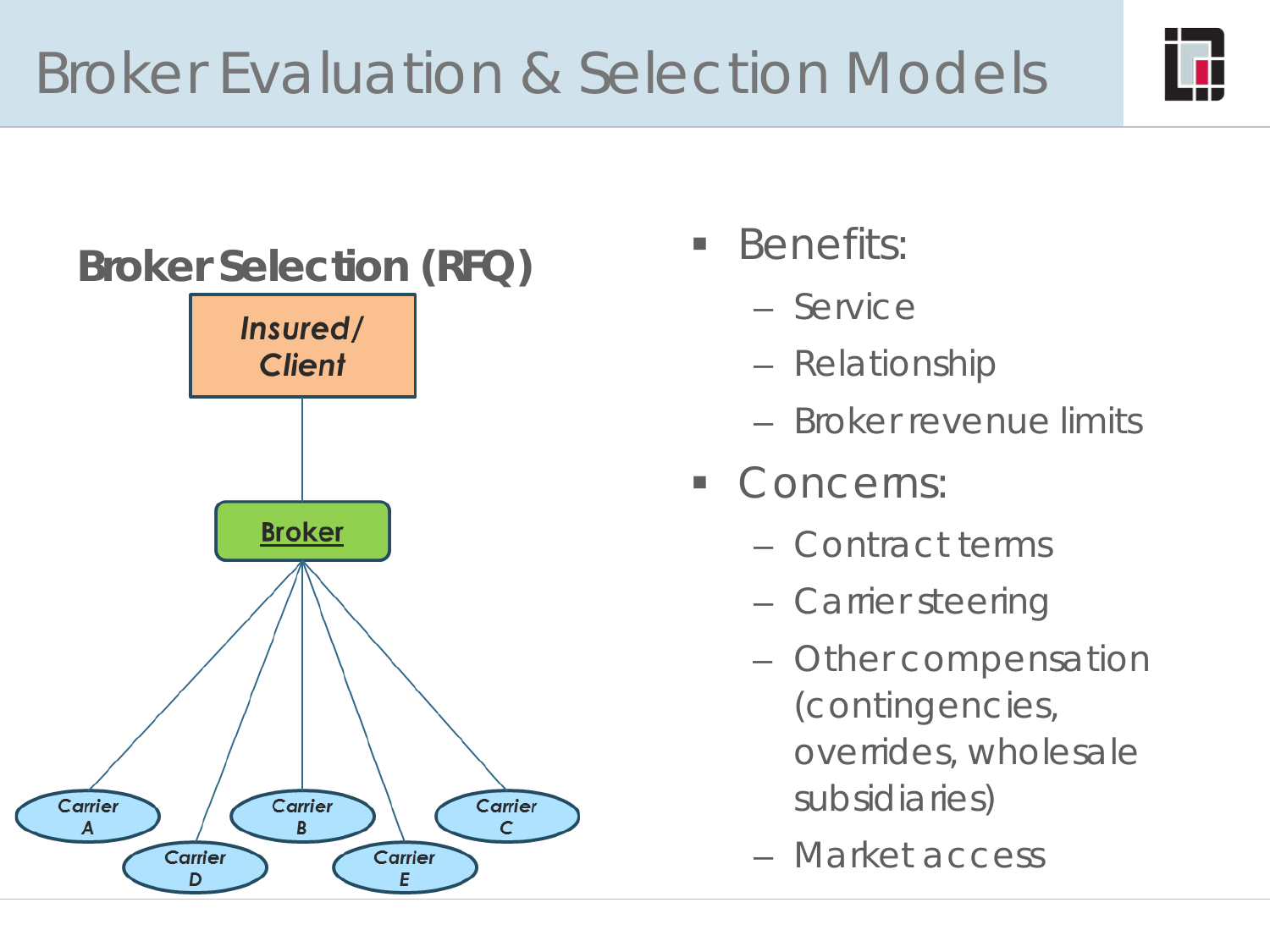# Broker Evaluation & Selection Models



- **Benefits:** 
	- Total program cost
	- Market coverage
	- Creative structure
- Concerns:
	- Service standards
	- Transition costs and risks
	- Broker compensation
	- Contract terms (if any)

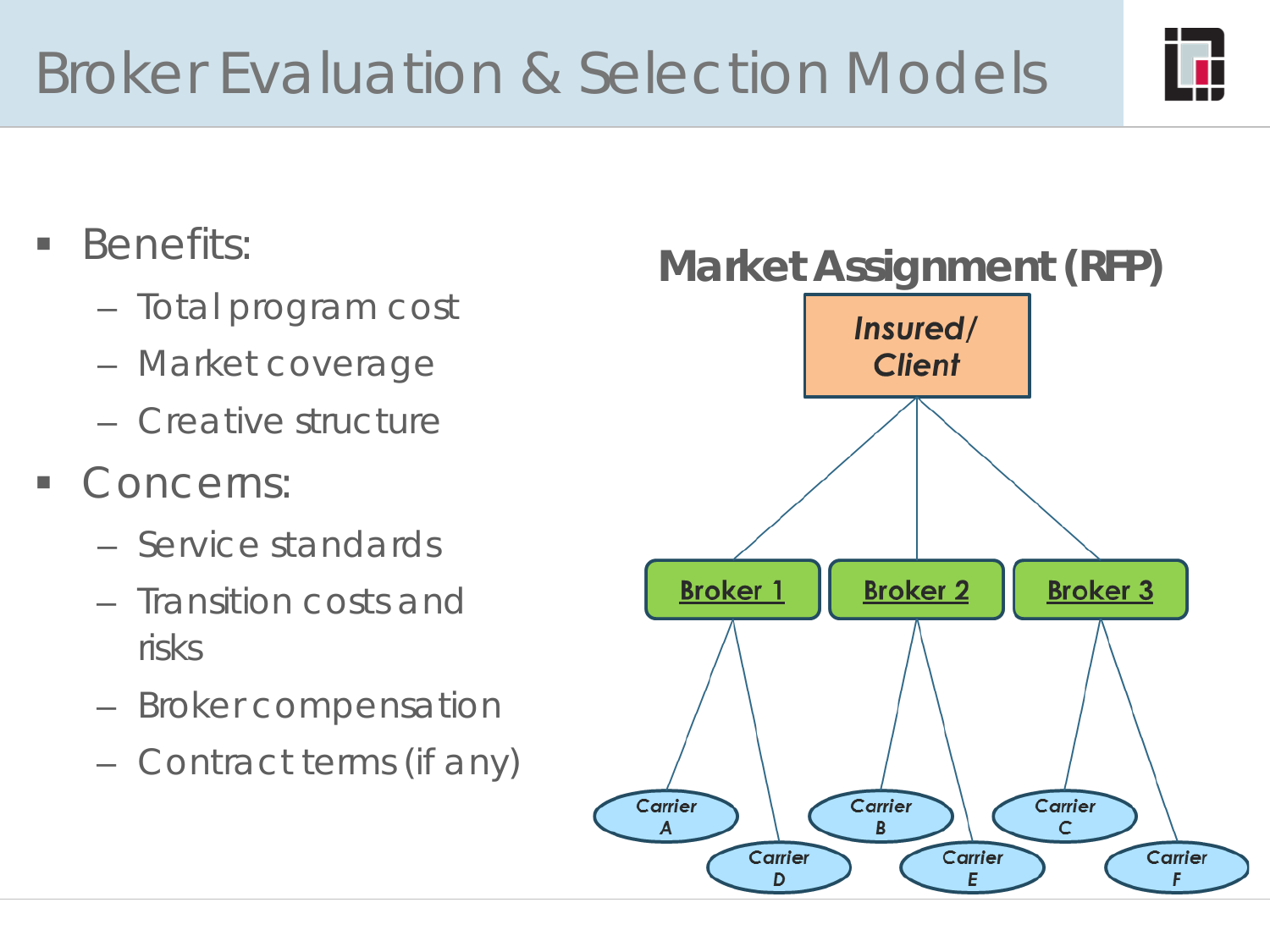# Broker Relationship Areas of Focus



#### **Key Brokerage Contract Provisions:**

- Indemnification clauses (limitations on causes or dollar amounts)
- Confidentiality, data security and privacy (HIPAA, FCRA, etc.)
- Compensation limitations (contingencies, related companies, etc.)
- Broker licensing requirements
- Professional liability insurance requirements (errors & omissions)
- Service standards

#### **Disclosures to Limit Carrier Steering:**

- Broker's carrier premium report by line of coverage
- Broker's report of carriers with contingency arrangements

**Hybrid Model Considerations:**

- Incumbent preferences
- Frequency of partial (carrieronly) and full (carrier and broker) marketing effort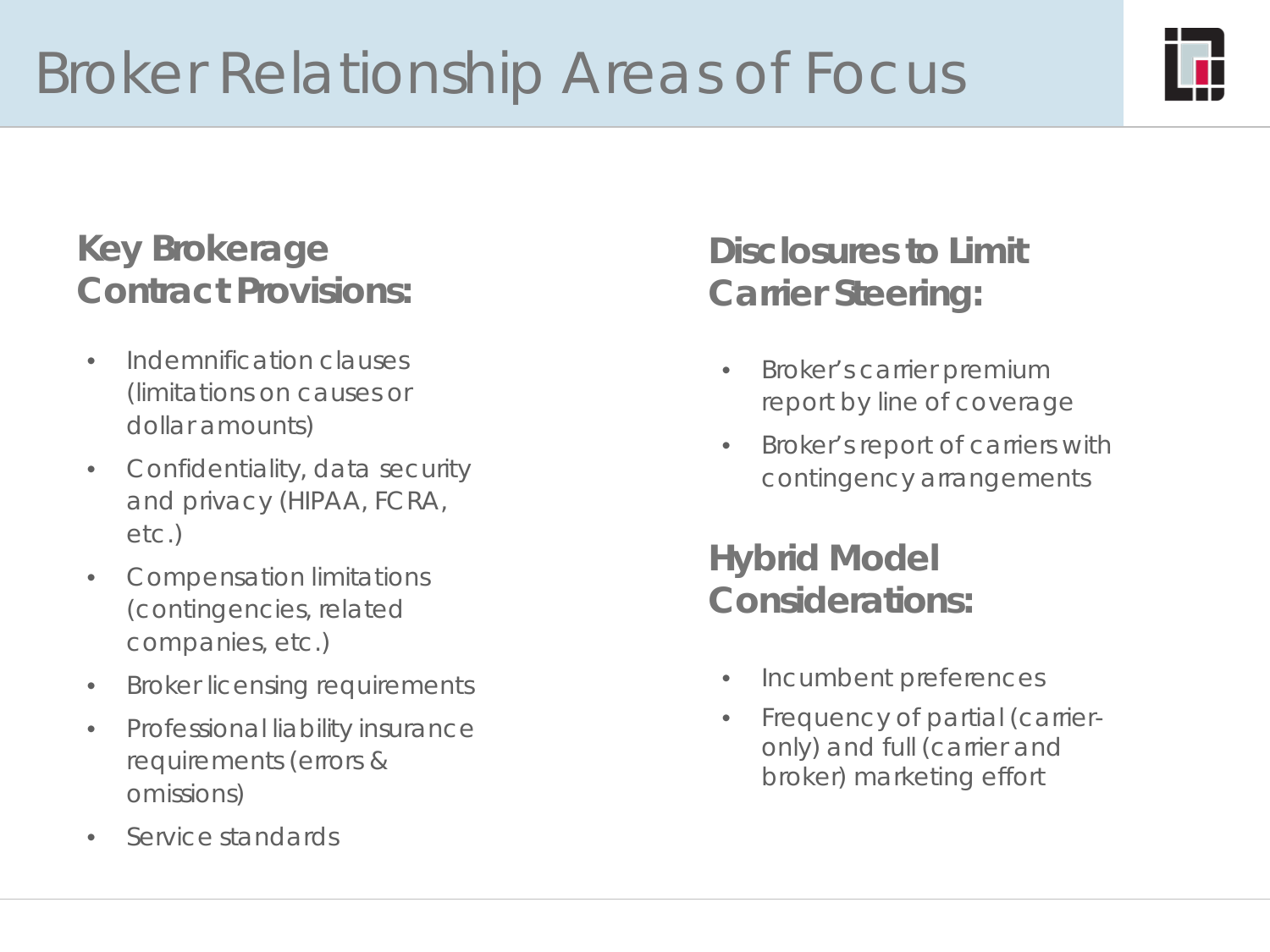